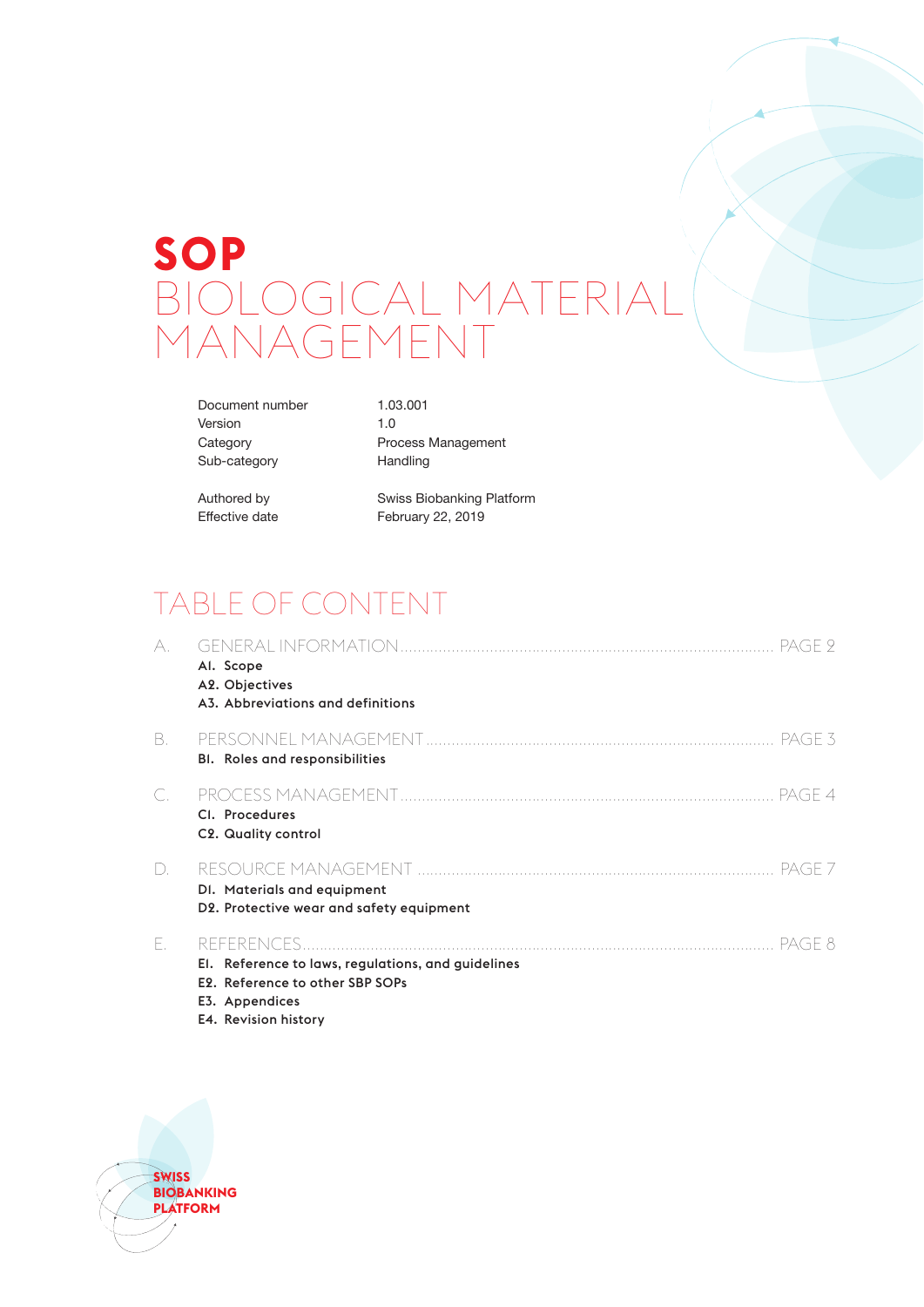# A. GENERAL INFORMATION

# **A1. SCOPE**

This SOP describes how biological material should be collected, received, transported, processed, stored, retrieved, and distributed to ensure the integrity and the quality of the biological material. Additional attention should be addressed on the biological material labelling and tracking procedures to prevent loss of biological materials due to inadequate identifying information and enable the biological-material traceability.

This SOP does not cover biosafety procedures for handling biological material; personnel shall follow institutional safety guidelines and risk-biosafety checklist (Document 2.04.011).

### **A2. OBJECTIVES**

- **>** Ensure that the biological material handled within the BB fulfils the Sample Acceptance Criteria (Document 2.03.006).
- **>** Ensure that the preanalytical data associate dwith each biological material fulfil the appropriate datasets defined y SBP.
- **>** Ensure that a Sample tracking form (Document 2.03.001) is associated with each biological material handled by the BB. The Sample tracking form documents all relevant information required to identify, track, and locate the biological material throughout all processes.
- **>** Ensure that biological material is collected and processed following BB Work Instructions by qualified personnel.

# **A3. ABBREVIATIONS AND DEFINITIONS**

For this document, the following abbreviations apply. BB = Biobank BIMS = Biobank Information Management System Mgmt = Management QR = Quality Representative SBP = Swiss Biobanking Platform SOP = Standard Operating Procedure

See SBP Glossary for definitions of biological material, specimen, sample, and other terms.

The SBP SOPs are based on Good Biobanking Practices to ensure an optimal setup for the biobanking activities.

Additionally, the SBP SOPs can serve as a reference for BBs to develop site-specific Work Instructions.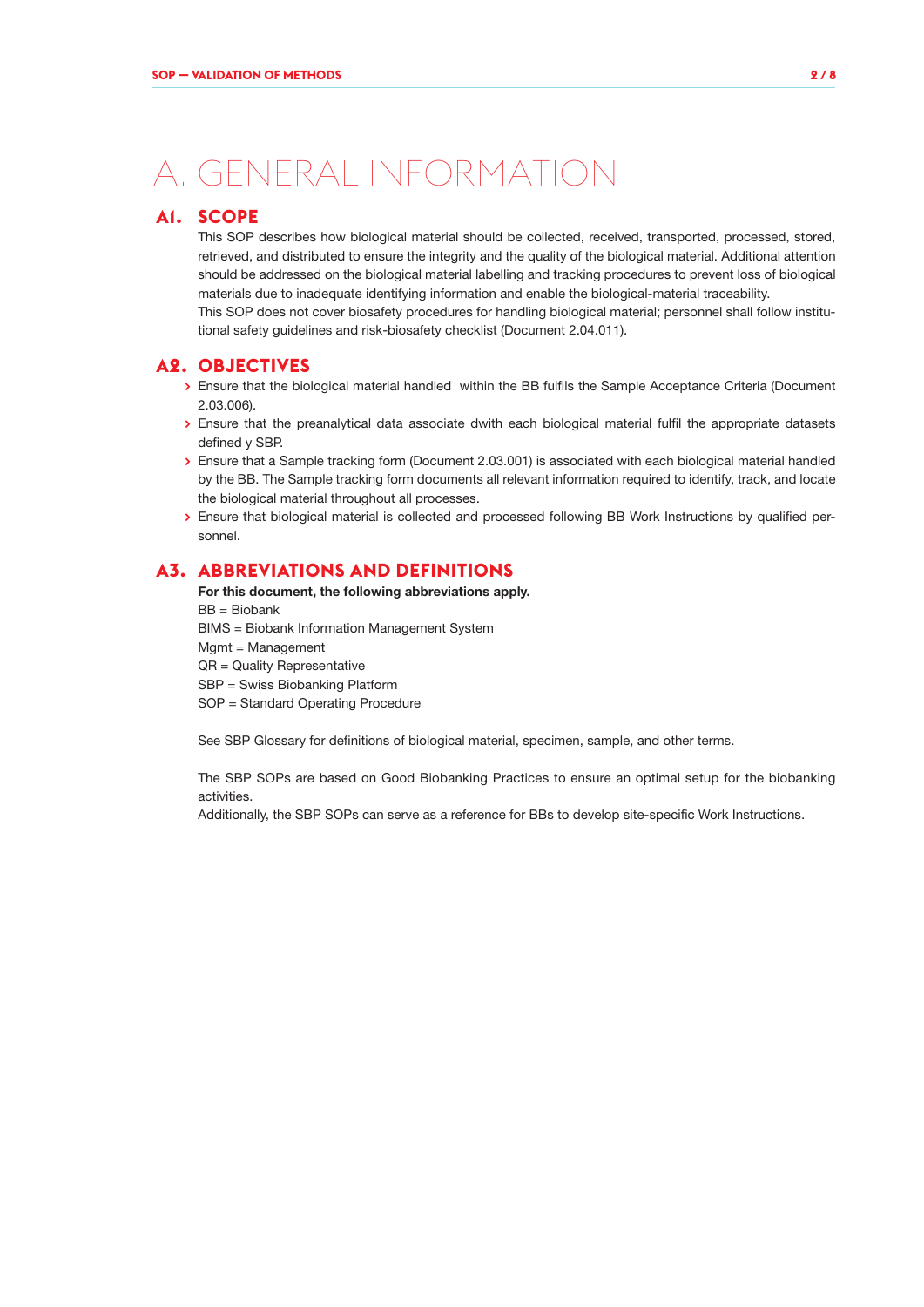# B. PERSONNEL MANAGEMENT

# **B1. ROLES AND RESPONSIBILITIES**

| <b>BB</b> personnel                 | <b>Responsibility / role</b>                                                                                                                                                                                                                                                                                                                            |  |  |  |
|-------------------------------------|---------------------------------------------------------------------------------------------------------------------------------------------------------------------------------------------------------------------------------------------------------------------------------------------------------------------------------------------------------|--|--|--|
| Administrative personnel            | > Prepare and sign Service Level Agreements                                                                                                                                                                                                                                                                                                             |  |  |  |
| Qualified personnel                 | > Obtain participant consent<br>> Transport biological material to the laboratory                                                                                                                                                                                                                                                                       |  |  |  |
| <b>BB Director / Manager</b>        | > Responds to alarms and oversees that equipment maintenance proce-<br>dures are carried out<br>> Reviews request, coordinates biological material release and shipment                                                                                                                                                                                 |  |  |  |
| Laboratory /<br>Technical personnel | > Collect biological material<br>> Label and track collected or received biological material<br>> Receive biological material<br>> Process biological material<br>> Store biological material<br>> Retrieve biological material<br>> Ship biological material<br>> Respond to alarms and check that equipment maintenance procedures<br>are carried out |  |  |  |
| QR                                  | > Performs Quality Control<br>> Allocates unique identifiers for each freezer, refrigerator, or storage<br>facility.<br>> Ensures that the alarms and backup facilities are functional.                                                                                                                                                                 |  |  |  |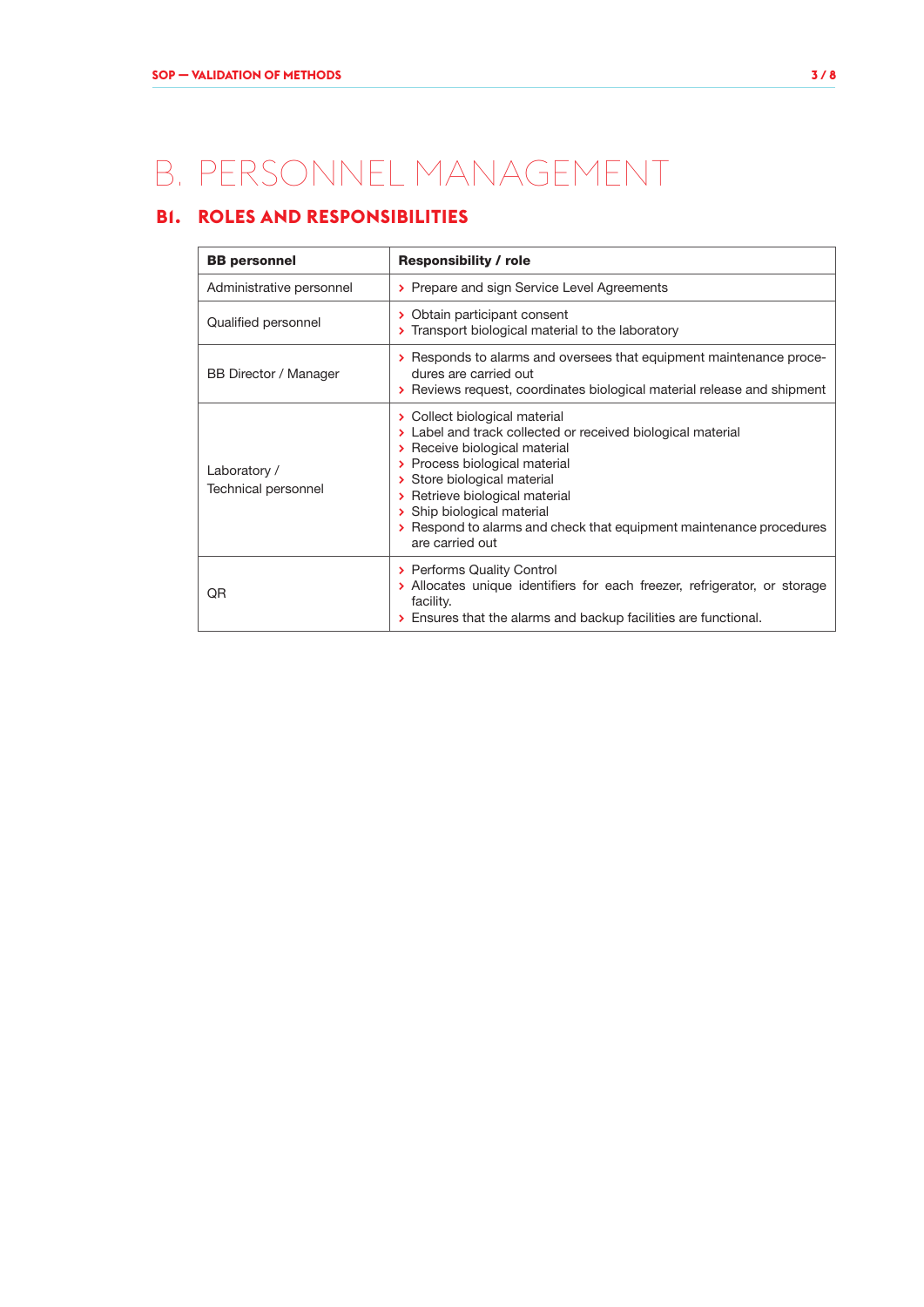# . PROCESS MANAGEMEI

### **C1. PROCEDURES**

The following flowchart describes the activities to be carried out to manage biological material.

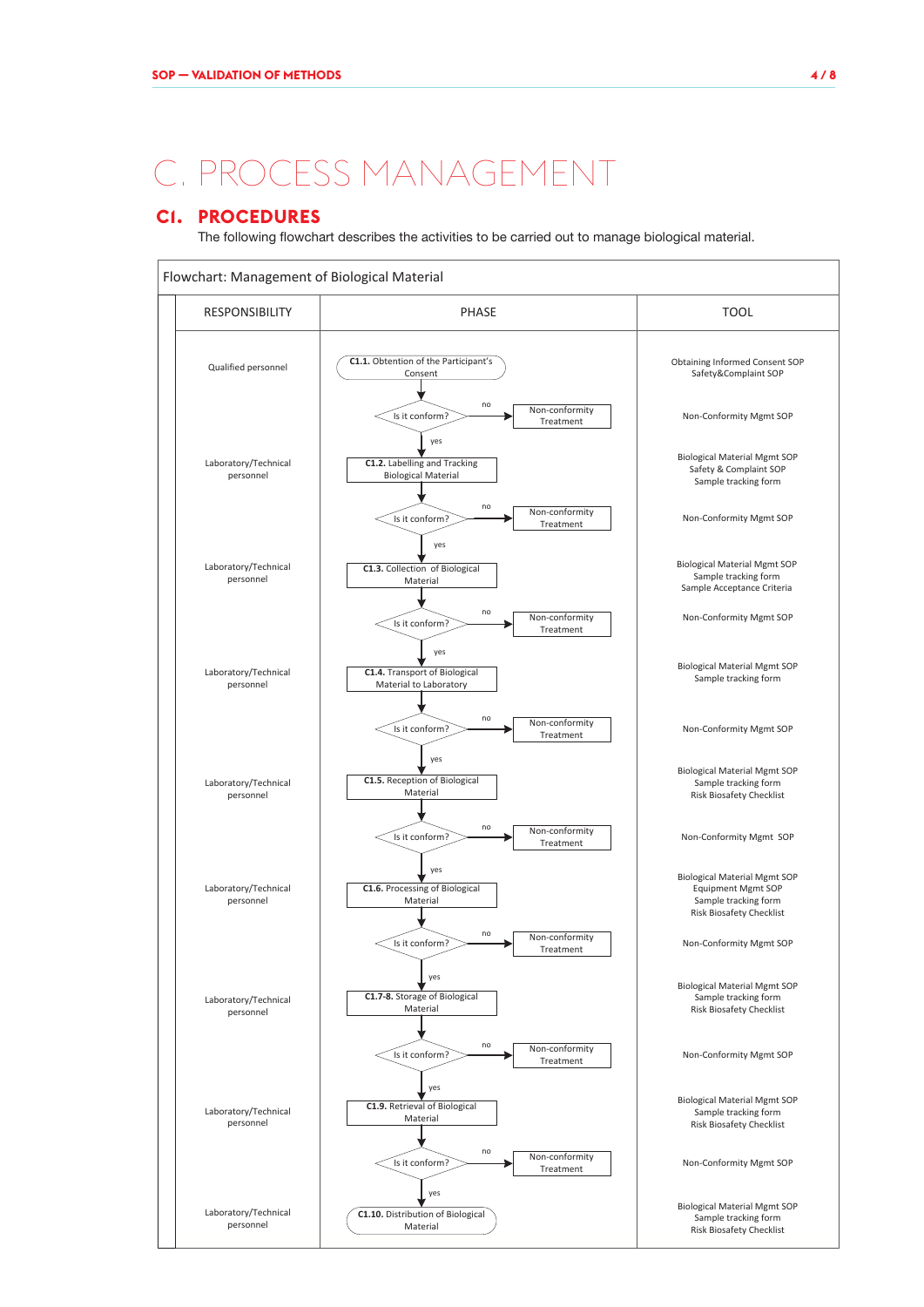#### **C1.1. Participant's informed consent obtained**

**>** Qualified personnel shall obtain the Participant's Informed Consent by following the procedures described in the Obtaining Consent SOP (Document 1.01.002).

#### **C1.2 Labelling and Tracking**

- **>** Laboratory/Technical personnel shall introduce the biological material documentation in the BB database or BIMS by assigning a unique tracking code or barcode to each biological material.
- **>** Laboratory/Technical personnel shall label all containers that will contain biological material.
- **>** Laboratory/Technical personnel shall ensure that each label adheres perfectly to the surface of the container under all storage conditions.
- **>** Laboratory/Technical personnel shall ensure that the ink on the labels is resistant to common laboratory solvent and water.
- **>** Laboratory/Technical personnel shall include information on the label that is compliant with the informed consent.
- **>** Laboratory/Technical personnel shall ensure that the information on the label corresponds to the one reported in the Sample tracking form (Document 2.03.001).

#### **C1.3 Collection**

- **>** Laboratory/Technical personnel shall ensure that proper equipment for collecting biological material is in service and do not require neither calibration nor maintenance, as defined in the Equipment Management SOP (Document 1.02.002).
- **>** Qualified personnel shall collect the biological material by following BB Work Instructions. In case of adverse event, the personnel shall follow the procedures described in the Safety & Complaint SOP (Document 1.01.003).
- **>** Qualified personnel shall fill the Sample tracking form to record all the relevant information of the collection process, electronically or manually. The Sample tracking form should be readily accessible for audits, as further explained in the Internal audit SOP (Document 1.04.004).
- **>** Since preanalytical variables may affect research and clinical outcomes, the processing of biological material shall be carried out as fast as possible upon collection. Therefore, Laboratory/technical personnel in charge of the Biological Material collection should identify the person responsible for transporting the biological material to the laboratory and arrange for timely transporting and then processing.
- **>** Upon collection, Laboratory/technical personnel shall check the integrity of the biological material and decide if the biological material can be accepted or has to be rejected based on BB biological-material acceptation criteria. In the presence of any non-conformity, the Laboratory/Technical personnel shall follow procedures described in the Non-conformity Management SOP (Document 1.04.002).

#### **C1.4. Transport to the BB laboratory**

- **>** Qualified personnel shall verify participant's information. In the presence of any non-conformity, the Laboratory/Technical personnel shall follow procedures described in the Non-conformity Management SOP (Document 1.04.002).
- **>** Qualified personnel shall transport containers to the laboratory or specific area for processing or storage.
- **>** Qualified personnel shall transport containers by maintaining the temperature constant and preserving the package as defined in the BB Work Instructions.

#### **C1.5. Reception**

- **>** Biological material provided to the BB from an outside source shall be acknowledged upon receipt. A record of the receipt shall be kept in the Sample tracking form (Document 2.03.001).
- **>** Documents related to this SOP should be readily accessible for audits, as further explained in the Internal audit SOP (Document 1.04.004).
- **>** Upon reception, Laboratory/technical personnel shall check the integrity of the biological material and decide if the biological material can be accepted or has to be rejected based on BB biological material acceptation criteria. In the presence of any non-conformity, the Laboratory/Technical personnel shall follow procedures described in the Non-conformity Management SOP (Document 1.04.002).
- **>** Upon reception, Laboratory/technical personnel should verify associated data (in keeping with privacy policies) and ensure that it corresponds with the information on the labels on the collection containers. In the presence of any non-conformity, the Laboratory/technical personnel shall follow procedures described in the Non-conformity Management SOP (Document 1.04.002).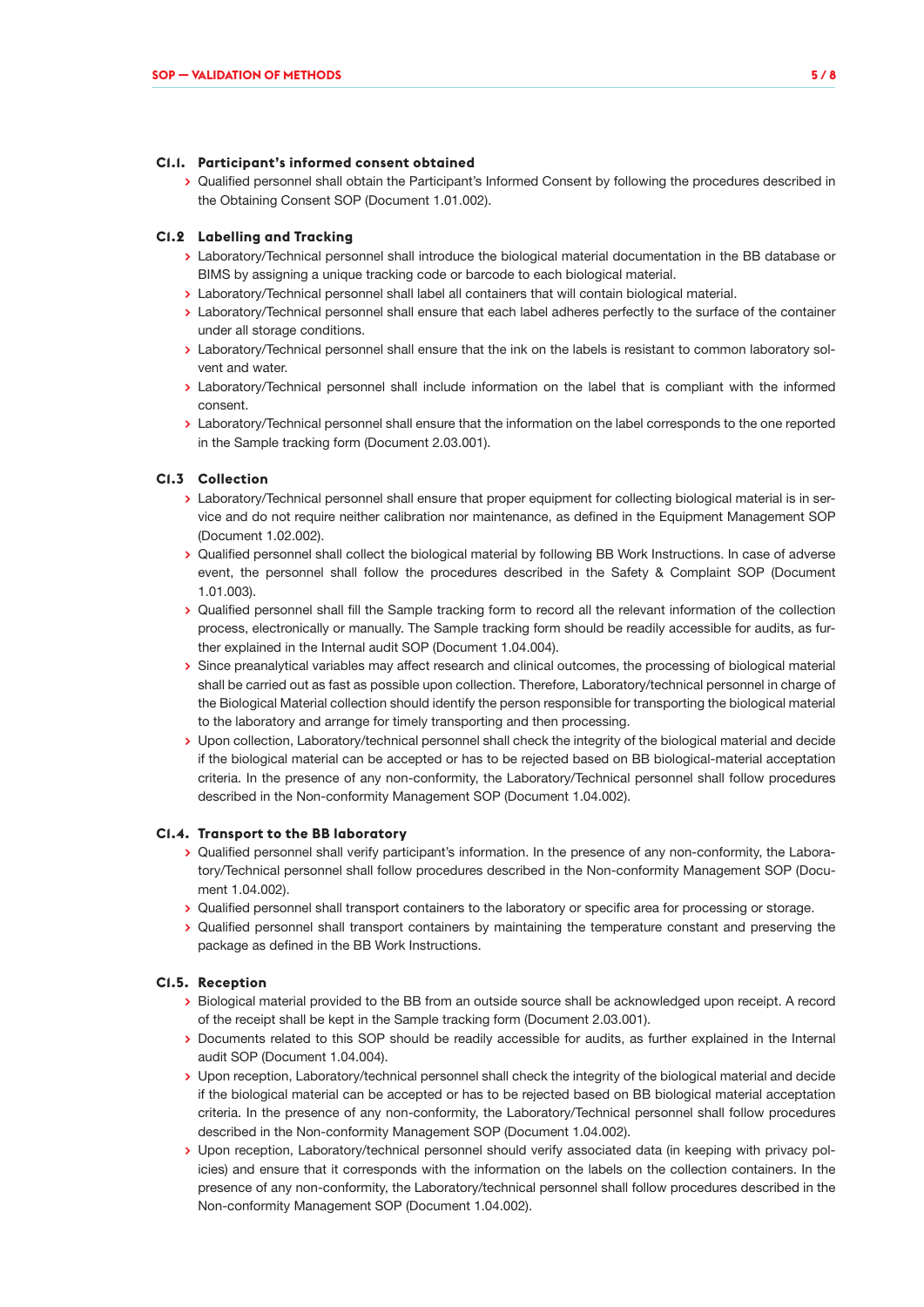#### **C1.6. Processing**

- **>** Before processing, Laboratory/Technical personnel shall verify the integrity of the biological material. Laboratory/Technical personnel shall verify the exactness of the associated data. In the presence of any non-conformity, the Laboratory/Technical personnel shall follow procedures described in the Non-conformity Management SOP (Document 1.04.002).
- **>** Laboratory/Technical personnel shall review the BB protocols to decide which processing method should be performed.
- **>** Laboratory/Technical personnel shall process the biological material by following the BB Work Instructions.
- **>** Laboratory/Technical personnel shall ensure that the equipment employed for the processing is in service and do not require neither calibration nor maintenance, as defined in the Equipment Management SOP (Document 1.02.002).
- **>** The Laboratory/Technical personnel should perform validation of methods before implementing new laboratory methods, or using new equipment to identify potential obstacles that might arise and to undertake preventive/corrective actions to ensure the integrity and the quality of the biological material. The procedures for validating methods are described in the Validation of Methods SOP (Document 1.03.002).
- **>** Upon processing, Laboratory/Technical personnel shall check the integrity of the biological material and decide if the biological material can be accepted or has to be rejected based on BB biological material processing criteria. Laboratory/Technical personnel shall verify the exactness of the documentation associated with the biological material. In the presence of any non-conformity, the Laboratory/Technical personnel shall follow procedures described in the Non-conformity Management SOP (Document 1.04.002).

#### **C1.7. Storage: Facility**

- **>** Laboratory/Technical personnel shall store the biological material by following the BB Work Instructions.
- **>** Laboratory/Technical personnel shall document storage location and conditions on the Sample tracking form (Document 2.03.001), in the BIMS or in the database.
- **>** Laboratory/Technical personnel shall ensure that temperature, air flow, humidity, and lightning are appropriate in the storage facility.
- **>** Laboratory/Technical personnel shall ensure backup-power capacity for emergency.
- **>** The BB shall train personnel in emergencies, ensuring rapid and efficient transfer of containers to backup freezers.
- **>** Laboratory/Technical personnel shall ensure that a part of the extra storage capacity remains available at operating conditions at all times.
- **>** Laboratory/Technical personnel shall document biological material transfer to backup freezers in the Sample tracking form (Document 2.03.001), in the BIMS or in the database.

#### **C1.8. Storage: Equipment**

- **>** Laboratory/Technical personnel shall perform regular maintenance of all storage equipment as described in the Equipment Maintenance SOP (Document 1.02.002).
- **>** Only one box or rack should be removed at a time.
- **>** The QR shall allocate a unique identifier for each freezer, refrigerator, or storage facility. The QR shall establish number for shelves, racks, and boxes biological materials to be easily identified in case of emergency.
- **>** The QR shall post a 24-hour emergency contact list with multiple personnel that can be reached in case of storage dysfunction.
- **>** The QR shall ensure that freezers have an alarm system in place to detect temperature variations as well as electrical power supply interruption.
- **>** The QR shall ensure that the alarm system is functional.

#### **C1.9. Retrieval**

- **>** Biological materials shall be retrieved only for pre-defined purposes, according to the informed consent, or for Quality Control.
- **>** Laboratory/Technical personnel shall locate biological materials to be retrieved on the Document Management System or BIMS and then at the BB storage facility.
- **>** Proper temperature conditions shall be maintained according to the biological material type.
- **>** Upon retrieval, Laboratory/Technical personnel shall check the integrity of the biological material and decide if the biological material can be retrieved based on BB biological material retrieval criteria. Laboratory/Technical personnel shall verify the exactness of the associated data. In the presence of any non-conformity, the Laboratory/Technical personnel shall follow procedures described in the Non-conformity Management SOP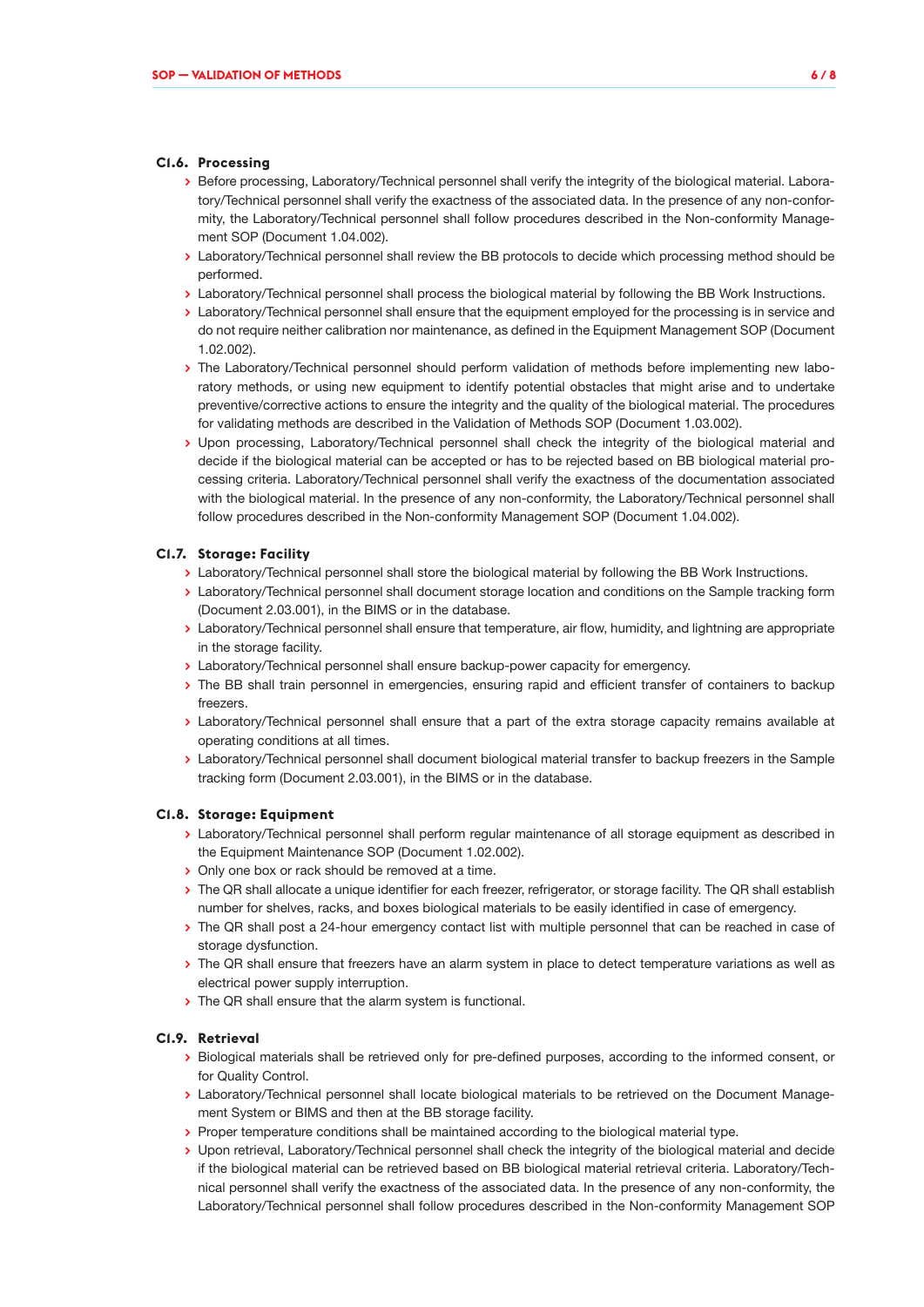(Document 1.04.002).

- **>** Laboratory/Technical personnel shall place retrieved biological materials in an appropriate container, at an appropriate temperature, and labeled properly as required for shipping.
- **>** Laboratory/Technical personnel shall update the BB database or BIMS as well as in the Sample tracking form (Document 2.03.001).

#### **C1.10.Distribution**

- **>** Laboratory/Technical personnel shall initiate the shipping process after obtaining approval from the BB Director/Manager.
- **>** Laboratory/Technical personnel shall update the BB database or BIMS as well as the Sample tracking form (Document 2.03.001), indicating where the biological material is shipped.
- **>** The personnel shall be trained about the requirements for appropriate packaging and shipping of biological materials.
- **>** Laboratory/Technical personnel shall maintain the Shipping Log (Document 2.03.002) to record reception of biological materials shipped.
- **>** Laboratory/Technical personnel shall select the proper packaging depending on the biological material's characteristics and follow BB Work Instructions.
- **>** Laboratory/Technical personnel shall retrieve biological materials from storage facilities and keep them at the appropriate temperature.
- **>** Laboratory/Technical personnel shall pack the shipment correctly and place appropriate markings and labels onto the outer package.
- **>** Laboratory/Technical personnel shall assemble packaging material, accompanying documentation, and shipping documentation.
- **>** Laboratory/Technical personnel shall track delivery.

#### **C2. QUALITY CONTROL**

- **>** The QR ensures that personnel are trained in the use of the Document Management System, BIMS or BB database, and in the management of Biological Material.
- **>** The QR uses the BB database or BIMS and the Sample tracking form (Document 2.03.001) to ensure sample traceability, as defined in the Data and Sample Traceability SOP (Document 1.02.003). In the presence of any non-conformity, the Laboratory/Technical personnel shall follow procedures described in the Non-conformity Management SOP (Document 1.04.002).
- **>** The QR controls that personnel, who are responsible for the management of biological material, are qualified for the task, as reported in the Personnel file (Document 2.02.001), as established in the Personnel Management SOP (Document 1.02.001).
- **>** The QR ensures that a Service Level Agreement (Document 2.04.010) has been prepared and signed in case of out-sourcing service.
- **>** Quality control outcomes should be recorded in the Quality Control Results (Document 2.04.009).

# D. RESOURCE MANAGEMENT

### **D1. MATERIALS AND EQUIPMENT**

The materials and equipment in the following list are recommendations only and may be substituted by alternative/equivalent products more suitable for the specific task or procedure.

| <b>Materials and equipment</b>                                                | Materials and equipment (site-specific) |
|-------------------------------------------------------------------------------|-----------------------------------------|
| Appropriate equipment for biological material collection                      | Work Instructions, protocols            |
| Appropriate labels for biological material                                    |                                         |
| Freezers, power supplies as well as backup freezers, backup<br>power supplies |                                         |
| Shipping packaging and documentation                                          |                                         |